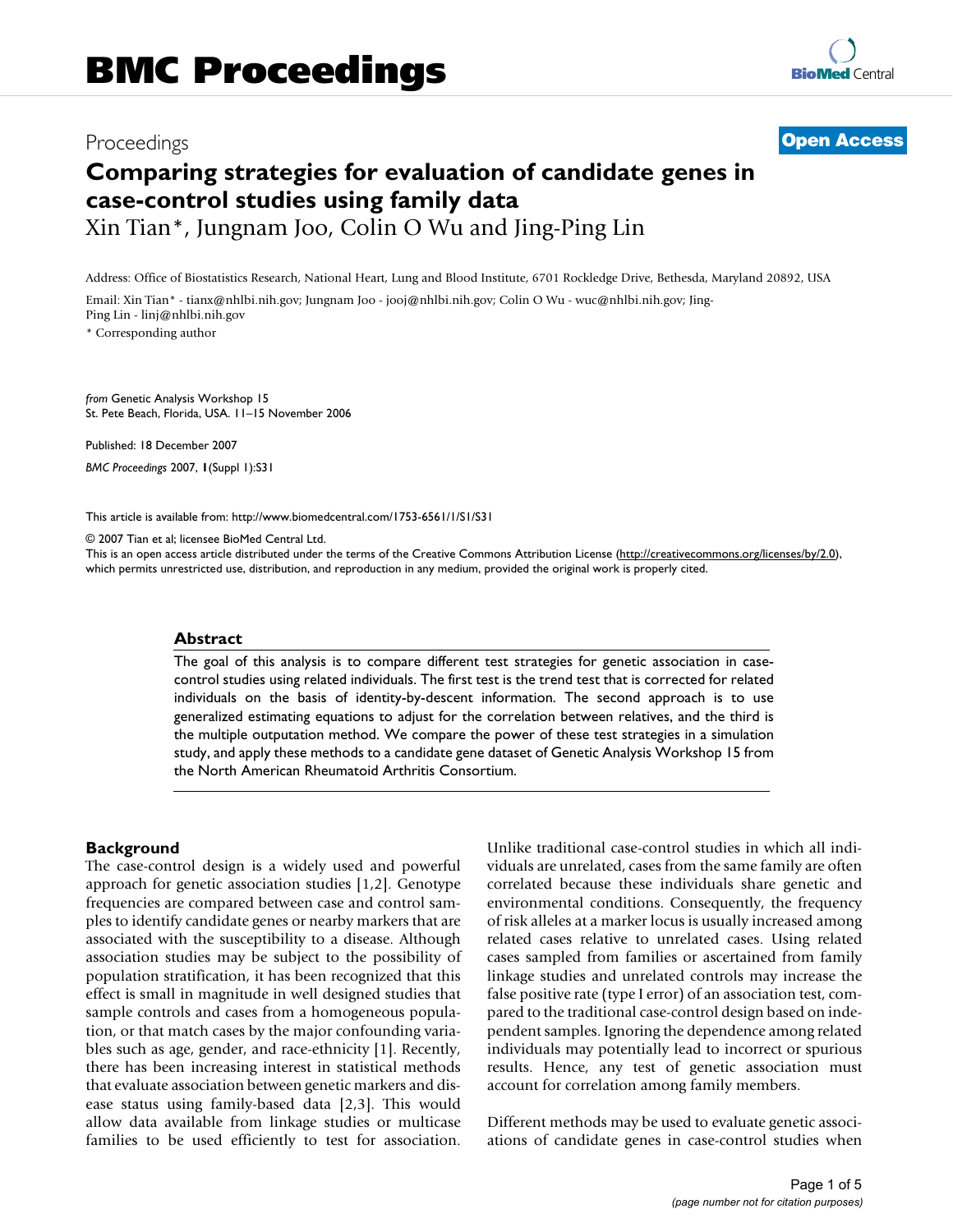some individuals (cases or controls) are related. We briefly sketch three of these methods, the Cochran-Armitage trend test corrected for identity-by-descent (IBD) information, the generalized estimating equations method, and the multiple outputation method. Little is known about their relative efficiency and performance. We compare their power in a simulation study and apply these methods to the candidate gene data of Genetic Analysis Workshop 15 (GAW15) from the North American Rheumatoid Arthritis Consortium (NARAC), which contains affected sibs with rheumatoid arthritis and unrelated controls.

# **Methods**

# *Cochran-Armitage trend test accounting for related individuals*

Consider data for a case-control study of genetic association as in Table 1. Assume a marker of a candidate gene with two alleles: *N* and *M*, where *N* is a normal allele and *M* is a risk allele or is in linkage disequilibrium with a risk allele. Denote genotypes as  $g_0 = NN$ ,  $g_1 = NM$ , and  $g_2 =$ *MM*. Let the genotype frequencies for cases and controls be  $p_j$  and  $q_{j'}$   $j = 0, 1, 2$ , respectively. Hence, the null hypothesis of no association is  $p_i = q_i$  for each *j*.

Given the data in Table 1, the Cochran-Armitage trend test for association [4] between a disease and a marker can be written as  $Z_x = U(x)/\hat{\sigma}$ , where  $U(x) =$  $n^{-1} \sum_{j=0}^{2} x_j (Sr_j - Rs_j)$ , and  $x = (x_0, x_1, x_2)^T$  is a set of increasing scores (weights) assigned to the three genotypes  $(g_0, g_1, g_2)$  *a priori* based on the underlying genetic model. Under the null hypothesis, which can be estimated by  $\hat{\sigma}^2 = n^{-3}RS[n\sum_{j=0}^{2}x_j^{2}n_j - (\sum_{j=0}^{2}x_jn_j)^2]$ ; Z<sub>x</sub> asymptotically follows a standard normal distribution *N*(0, 1).  $var[U(x)] = n^{-1}RS[\sum_{j=0}^{2}x_{j}^{2}p_{j} - (\sum_{j=0}^{2}x_{j}p_{j})^{2}]$ 0 2  $(x, t)$ <sup>2</sup> 0 2 2  $(x, n)$ <sup>2</sup>  $= n^{-3}RS[n\sum_{j=0}^{2}x_j^{2}n_j - (\sum_{j=0}^{2}x_jn_j)]$ 

However, because cases and controls within the same family may be biologically related, Slager and Schaid [3] proposed the following method for estimating the variance to account for correlations among related cases or

**Table 1: The data in a case-control study**

| Sample          | <b>NN</b>      | <b>NM</b>                 | MМ                               | Total |
|-----------------|----------------|---------------------------|----------------------------------|-------|
| Case<br>Control | $r_0$<br>$s_0$ | $r_{1}$<br>s <sub>1</sub> | r <sub>2</sub><br>s <sub>2</sub> | R     |
| Total           | $n_0$          | n,                        | n <sub>2</sub>                   | n     |

controls. Let  $u_i = (u_{i0}, u_{i1}, u_{i2})^T$  be the genotype indicator vector for the *i*<sup>th</sup> case, where  $u_{ii} = 1$  for the *i*<sup>th</sup> case with genotype  $g_i$  and  $u_{ii} = 0$  otherwise,  $i = 1,...,R$ . Similarly, we use  $v_j$  for controls. Then  $r = (r_0, r_1, r_2)^T = \sum u_i$ , and  $s = (s_0, s_1, s_2)^T = \sum v_j$ . Let  $\phi = R/n$ . Then the above test statistic is  $U(x) = x^T[(1 - \phi)r - \phi s]$ , and var $U(x) = x^T\{var[1]$ - φ)*r* - φ*s*]}*x* = .  $x^T \{ (1-\phi)^2 \text{ var}(\sum u_i) + \phi^2 \text{ var}(\sum v_i) - 2\phi(1-\phi) \text{ cov}(\sum u_i, \sum v_i) \} x$ 

Here the variance and covariance terms can be calculated based on the multinomial distributions and IBD-sharing probabilities for pairs of related individuals [3].

#### *Generalized estimating equations (GEE) method*

The GEE developed by Liang and Zeger [5] for the analysis of longitudinal data can be applied for case-control data in genetic studies. Let  $\gamma_i = (\gamma_{i1}, ..., \gamma_{i,n_i})^T$  be the response variable for  $n_i$  related subjects,  $i = 1,...,m$ , where *m* is the total number of families. For a binary trait,  $\gamma_{ii} = 1$  for cases and 0 for controls. The logistic regression model can be considered for the case-control data in Table 1: log[*E*(*yij*)/  $(1 - E(y_{ij}))$  =  $\beta_0 + \beta_1 x_{ij} + \beta_2^T w_{ij}$ , where  $x_{ij} = x_0$ ,  $x_1$ , or  $x_2$  is the score assigned to the genotype as above, and  $w_{ii}$ denotes other covariates. The test of genetic association is equivalent to the test of  $\beta_1 = 0$ . Due to correlation of related family members, the conventional methods assuming independence are incorrect. The estimate and standard error for  $\beta = (\beta_0, \beta_1, \beta_2^T)^T$  based on the GEE procedure take into account the within-family correlation, where  $\beta$  is estimated by solving the equations  $\sum_{i=1}^{m} \left(\frac{\partial \mu_i}{\partial \beta}\right)^T V_i^{-1} (\gamma_i - \mu_i) = 0$ , with  $\mu_i = E(\gamma_i; \beta)$  and  $V_i =$ *V*<sub>*i*</sub>( $y$ <sub>*i</sub>*, *β*, *θ*) denoting the "working" covariance matrix of  $y$ <sub>*i*</sub>.</sub> The estimate of  $\beta$  is asymptotically normally distributed and its variance is given by  $\Sigma = \Sigma_1^{-1} \Sigma_2 \Sigma_1^{-1}$ , where , and  $\Sigma_1 = \sum_{i=1}^m (\frac{\partial \mu_i}{\partial \beta})^T V_i^{-1}$ ∂  $\sum_{i=1}^m(\frac{\partial\mu_i}{\partial\beta})^TV_i^{-1}(\frac{\partial\mu_i}{\partial\beta})$ μ β  $\sum_{i=1}^{m} \left(\frac{\partial \mu_i}{\partial \beta}\right)^T V_i^{-1} \left(\frac{\partial \mu_i}{\partial \beta}\right)$ 

$$
\Sigma_2 = \sum\nolimits_{i=1}^m (\frac{\partial \mu_i}{\partial \beta})^T V_i^{-1} \big( \gamma_i - \mu_i \big) \big( \gamma_i - \mu_i \big)^T V_i^{-1} \big( \frac{\partial \mu_i}{\partial \beta} \big) \, .
$$

There are a number of choices for  $V_i$  and it has been shown that the GEE estimates are valid and consistent even if the working covariance matrix is misspecified. For family or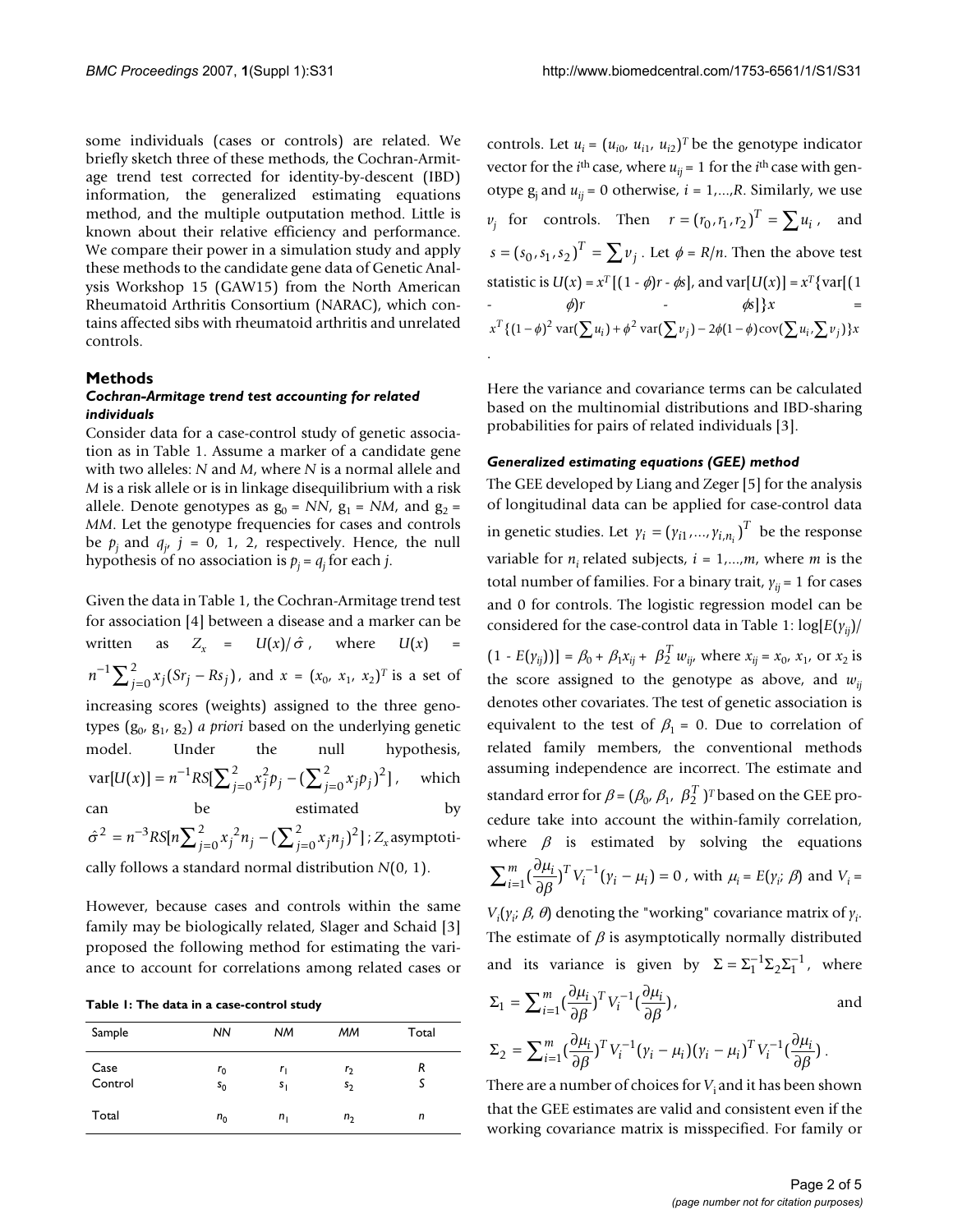affected sib-pair data, a simple and reasonable choice is the exchangeable correlation matrix with a common correlation  $\theta$  for each pair of relatives [6].

# *Multiple outputation (MO) method*

The MO method proposed by Hoffman et al. [7] and Follmann et al. [8] provides inferences for clustered correlated data by averaging analyses of independent data. For independent case-control data in genetic studies, several methods can provide a normally distributed statistic,  $\,\hat{\beta}\,$  , for the genetic association and an estimate of its variance,  $\hat{\sigma}^2$ . For example, the trend test statistic  $Z<sub>x</sub>$  above is a sensible choice, which estimates the weighted differences of the genetic frequencies. For case-control data sampled from families, a new sample can be obtained by randomly selecting an individual from each family, and then  $\,\hat{\beta}\,$  and  $\hat{\sigma}$ <sup>2</sup> can be computed based on this new sample. After repeating this multiple times, the estimate of association will be the average of the  $\,\hat\beta\,$  values, and an estimate of its variance is given by the average of the  $\hat{\sigma}$  <sup>2</sup> minus the sample variance of the  $\hat{\beta}$  values. The MO estimate has been shown to be asymptotically normally distributed.

# **Results**

#### *A simulation study*

To compare the performance of the three methods, we conducted a small simulation by generating case-control data sets and computing the empirical power for all the tests under three genetic models: recessive, additive, and dominant. The simulations were similar to those performed by Tian et al. [9] with 10,000 replications. We assume that the disease prevalence, *K*, is 0.1, the marker allele frequency, *p*, is 0.3, and Hardy-Weinberg equilibrium holds. To facilitate the calculation, each case-control data set included 200 cases generated as 100 affected sib pairs drawn from 100 different families, and 200 unrelated controls. Let the genotype relative risks  $RR_1 = f_1/f_0$ , and  $RR_2 = f_2/f_0$ , where  $f_0$ ,  $f_1$  and  $f_2$  are the penetrances for genotypes  $g_0$ ,  $g_1$ , and  $g_2$ . Thus, equivalently, the null hypothesis can be written as  $RR_1 = RR_2 = 1$ . The alternative hypothesis can be specified by varying  $RR_1$  and  $RR_2$ .

Table 2 displays the empirical power of the trend test with variance corrected by IBD information  $(Z_{IBD-Tr})$ , the tests based on the GEE estimate  $(Z<sub>GEE</sub>)$ , and the MO estimate  $(Z_{\text{MO}})$ . The relative risks  $RR_1$  and  $RR_2$  were chosen so that a particular trend test had about 85% power for each given model. The scores  $(x_1, x_2, x_3) = (0, 1, 2)$  for the additive model were used for the three tests in the simulations assuming the underlying model was unknown. Under the

| Model     | $(RR_1, RR_2)$ | $Z_{IBD.Tr}$ | $\angle$ GFF | $Z_{MO}$ |
|-----------|----------------|--------------|--------------|----------|
| Null      | (1, 1)         | 0.05         | 0.05         | 0.05     |
| Recessive | (1, 2.54)      | 0.69         | 0.73         | 0.73     |
| Additive  | (1.66, 2.32)   | 0.85         | 0.82         | 0.84     |
| Dominant  | (1.92, 1.92)   | 0.80         | 0.81         | 0.79     |

null hypothesis of no association, all three tests have the correct type I error, around 0.05. For all three genetic models, both the GEE and MO tests have relatively good power, ranging from 73% to 84%, compared with the IBD-corrected trend test.

### *Application*

The GAW15 NARAC candidate gene data consisted of affected sibs with rheumatoid arthritis from multiplex families and unrelated controls. The candidate gene data from the *PTPN22* locus [10] had 14 SNPs genotyped on 1269 cases and 1519 unrelated controls. The cases were from 665 families: 123 families had 1 case, 492 families had 2 affected siblings, and 50 families had 3 or more affected siblings. For sib pairs from the same family, their IBD sharing probabilities were calculated using the software MERLIN [11].

Table 3 presents results based on the three testing methods and the trend test without adjusting for correlated cases. The performance of these tests is comparable. The Bonferroni correction was applied to adjust for multiple testing of 14 SNPs, and only the SNPs with an adjusted *p*value less than 0.05 in any one of the tests are presented. All three test methods identified the same markers that were significantly associated with the susceptibility of rheumatoid arthritis. The unadjusted trend test that assumed independent cases overestimated the association and could result in a larger false-positive rate.

#### **Discussion**

We consider three methods that use completely different approaches to account for correlation among family members. The IBD-corrected trend test requires the genotype information from parents or other family members to obtain more accurate IBD calculation. Because the variance of the test is corrected for correlation among related cases using the genealogy and marker information, this test is expected to be more powerful than the tests using only family pedigree information. The GEE approach estimates the correlation among related cases through a working correlation matrix, and the MO accounts for the correlation through repeated sampling. In our simulation study, the GEE and MO approaches appear to have similar power. Note that Follmann et al. [8] showed that the GEE estimates under an exchangeable working correlation per-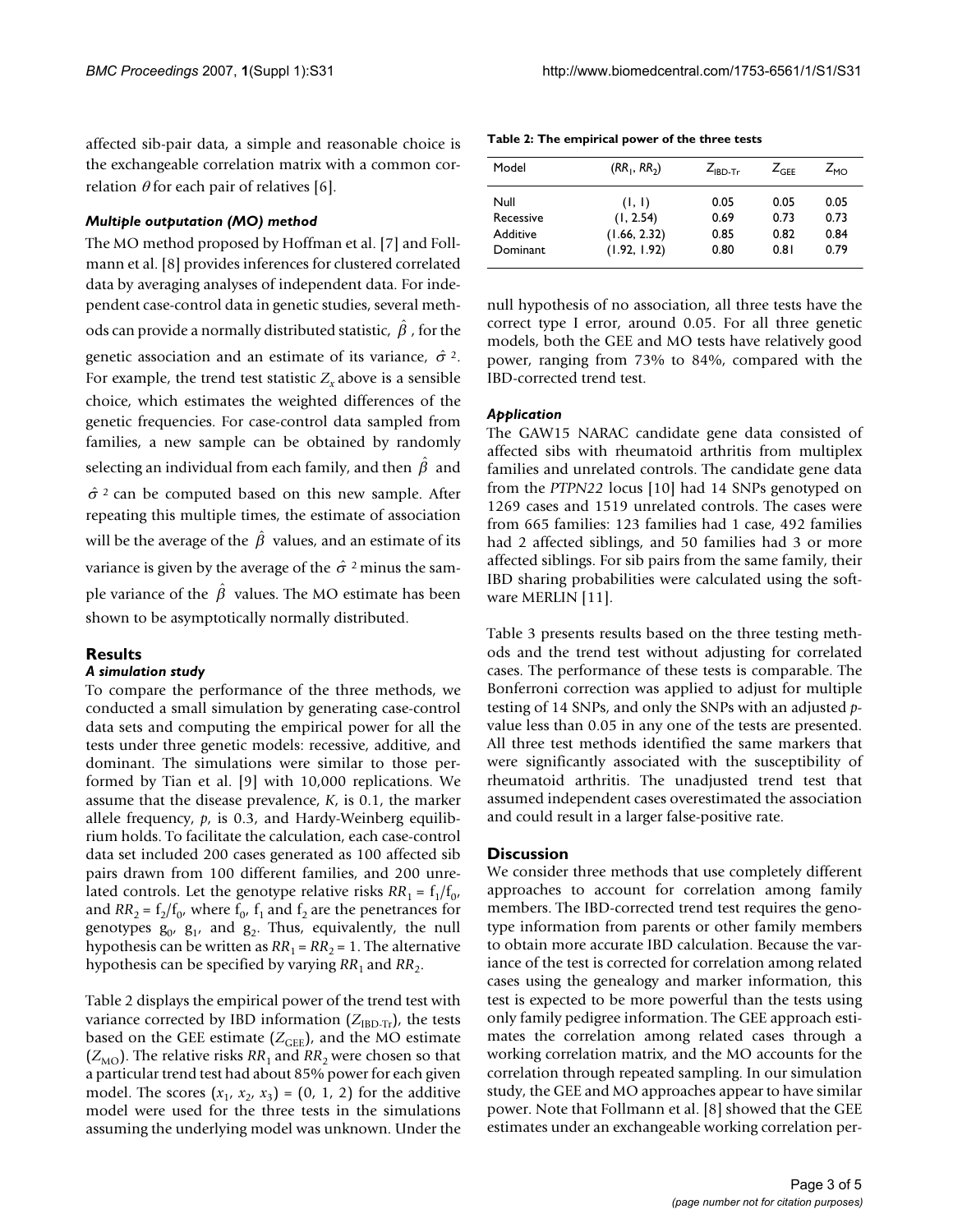| <b>Markers</b> | $Z_{\text{IBD-Tr}}(p)$                | $Z_{GFF}(p)$                      | $Z_{MO}(p)$                  | $Z_{\text{Undjusted}}(p)$                |
|----------------|---------------------------------------|-----------------------------------|------------------------------|------------------------------------------|
| rs2476601      | $-7.62$ (<10 <sup>-6</sup> )          | $-7.54$ ( $< 10^{-6}$ )           | $-7.81$ (<10 <sup>-6</sup> ) | $-8.61 \times 10^{-6}$                   |
| rs1217413      | 4.36 (1.3 $\times$ 10 <sup>-5</sup> ) | 4.41 $(1.0 \times 10^{-5})$       | $4.37(1.2 \times 10^{-5})$   | $4.94 \left( \leq 10^{-6} \right)$       |
| rs1310182      | $-4.19(2.8 \times 10^{-5})$           | $-4.25$ (2.1 × 10 <sup>-5</sup> ) | $-4.23(2.3 \times 10^{-5})$  | $-4.76$ (1.9 $\times$ 10 <sup>-6</sup> ) |
| rs1217388      | 3.40(0.0007)                          | 3.42(0.0006)                      | 3.42(0.0006)                 | 3.84(0.0001)                             |
| rs2488458      | 3.33(0.0009)                          | 3.36(0.0008)                      | 3.41(0.0007)                 | 3.76 (0.0002)                            |

**Table 3: Results for the NARAC candidate gene data**

formed better than MO in some simulations; however, the GEE may have problems converging. They also showed that in certain simple settings MO was slightly more powerful than or competitive to GEE with working independence correlation. The relative efficiency of these tests was unknown in general, and it would require a more extensive simulation to explore their behaviors. In addition, compared to the IBD-corrected trend test, both GEE and MO are simple and broadly applicable approaches that can also easily adjust for multiple covariates.

Note that these methods used in case-control studies are sensitive to population stratification. In genetic association studies, case-control and family-based designs are two fundamentally different approaches. While case-control designs study the contrast of allele/genotype frequencies between cases and controls to identify associations within populations, family-based designs use families to look for susceptibility alleles through transmission within families. Thus, when population stratification is suspected, family-based designs are preferred to case-control designs. For such designs, the well known transmission disequilibrium test (TDT) and its various extensions, such as the family-based association tests (FBATs), are commonly used [2,12]. They are robust against population substructure. However, trios consisting of an affected child and parents are needed for TDT, which may be difficult to obtain. Other designs such as affected sibs and discordant sib pairs have been shown to be less powerful than case-control studies for both rare and common diseases [2,3]. Moreover, to test bi-allelic markers like SNPs, family-based tests require a large number of families because they discard all the homozygous (non-informative) parents. For the above GAW15 example, most of parental genotypes and unaffected siblings are not available for the NARAC candidate gene data. Thus, this data set is not suitable for using either the TDT or FBAT tests. Therefore, when there is no evidence of major population substructure, the cases collected from families for linkage studies can be recycled for association, and additional unrelated controls may be obtained and genotyped to increase the power to confirm the candidate marker.

The test results from the three methods depend on the scores assigned to the genotypes based on the assumption of the underlying genetic models such as recessive, additive, and dominant. In practice, since the genetic model is unknown for most complex diseases, the additive model is usually assumed first, with  $x = (0, 1, 2)$  indicating the numbers of risk alleles. Applying a trend test with one set of scores would result in a loss of power if the genetic model is misspecified. Hence, more robust tests can be considered to protect against model uncertainty [9].

# **Conclusion**

In summary, we compare three methods of testing genetic association for case-control studies with cases drawn from families and unrelated controls. Our results indicate that all three methods perform well, and their performance is comparable in the simulation and application to the GAW15 NARAC data. All three methods can be applied to more general situations where the controls or both cases and controls are also correlated.

# **List of Abbreviations**

FBAT: Family-based association test

GAW: Genetic Analysis Workshop

GEE: Generalized estimating equation

IBD: Identical by descent

MO: Multiple outputation

NARAC: North American Rheumatoid Arthritis Consortium

SNP: Single-nucleotide polymorphism

TDT: Transmission-disequilibrium test

# **Competing interests**

The author(s) declare that they have no competing interests.